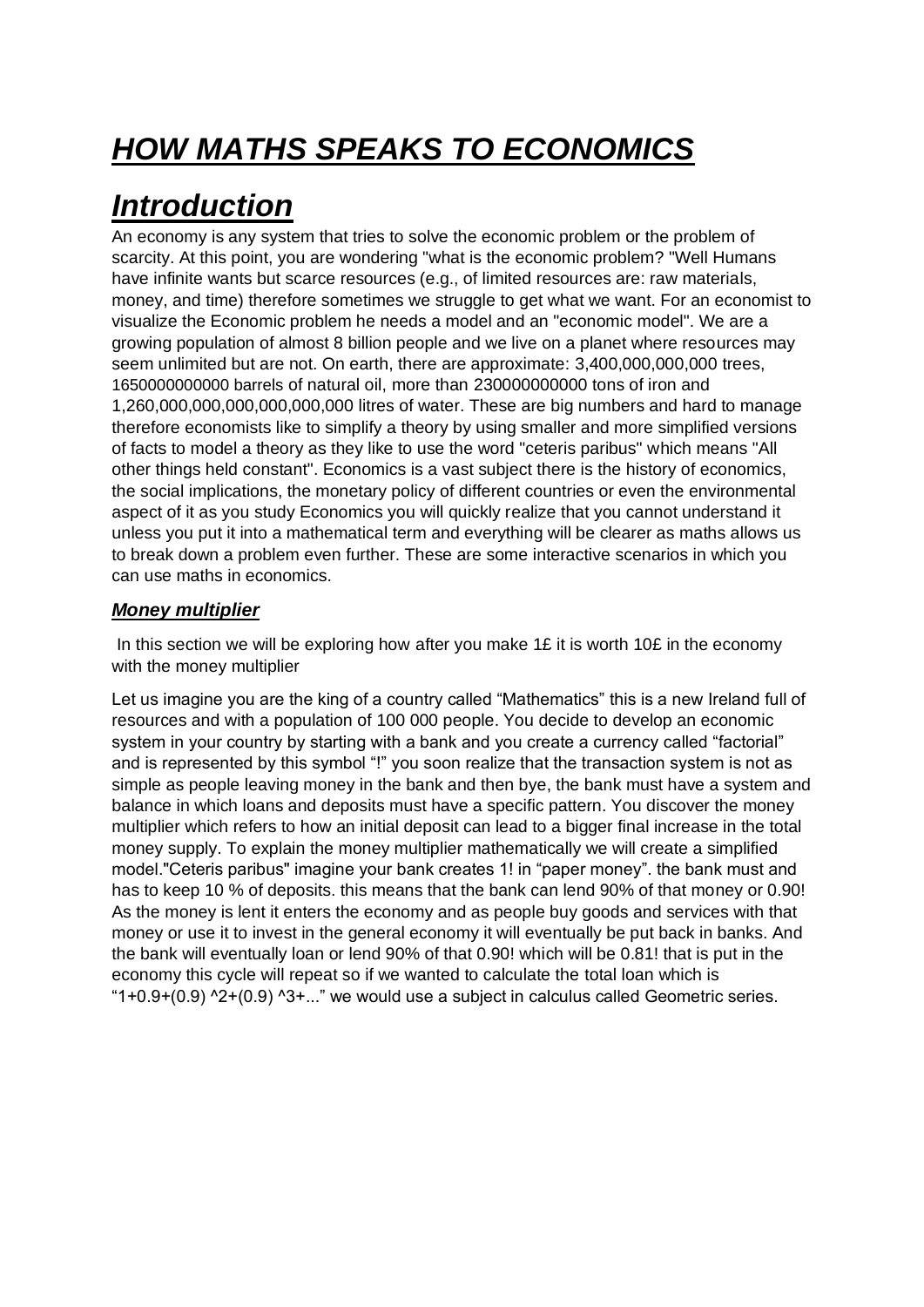

banks can generate through the money multiplier 10 dollars just in loans from the 1 dollar created. Maths can help us break down the problem into its foundation to give us a better understanding of specific economic problems rather than just memorising formulas. With geometric series, we were able to understand how banks' balance loans and deposits to create equilibrium within our economy.

### *Using calculus to start a firm*

Let us imagine your country "Mathematics" needs a new source of income. You decide that your country is going to sell phones as now is one of the most profitable businesses. "Mathematics" is a small Island therefore it does not have many resources to produce that many phones. You start the business and at first, is going well but then you notice that your revenue is going downhill and you are close to being bank robbed. You decide to investigate the problem and discover the cost of production phones per unit increases by a disproportionate amount per additional unit made. The top economists of your country decide to simplify your theory on a graph to show the relationship between the cost of  $production(y-axis)$  and the number of phones your country can produce  $(x-axis)$ .

#### *Explaining the graph*

In the graph, we can see that on the y axis there is the cost of production and on the x-axis is the number of phones that can be produced. We define their relationship (the line) with a function " $c(q)$ " and we give it a quadratic equation such as: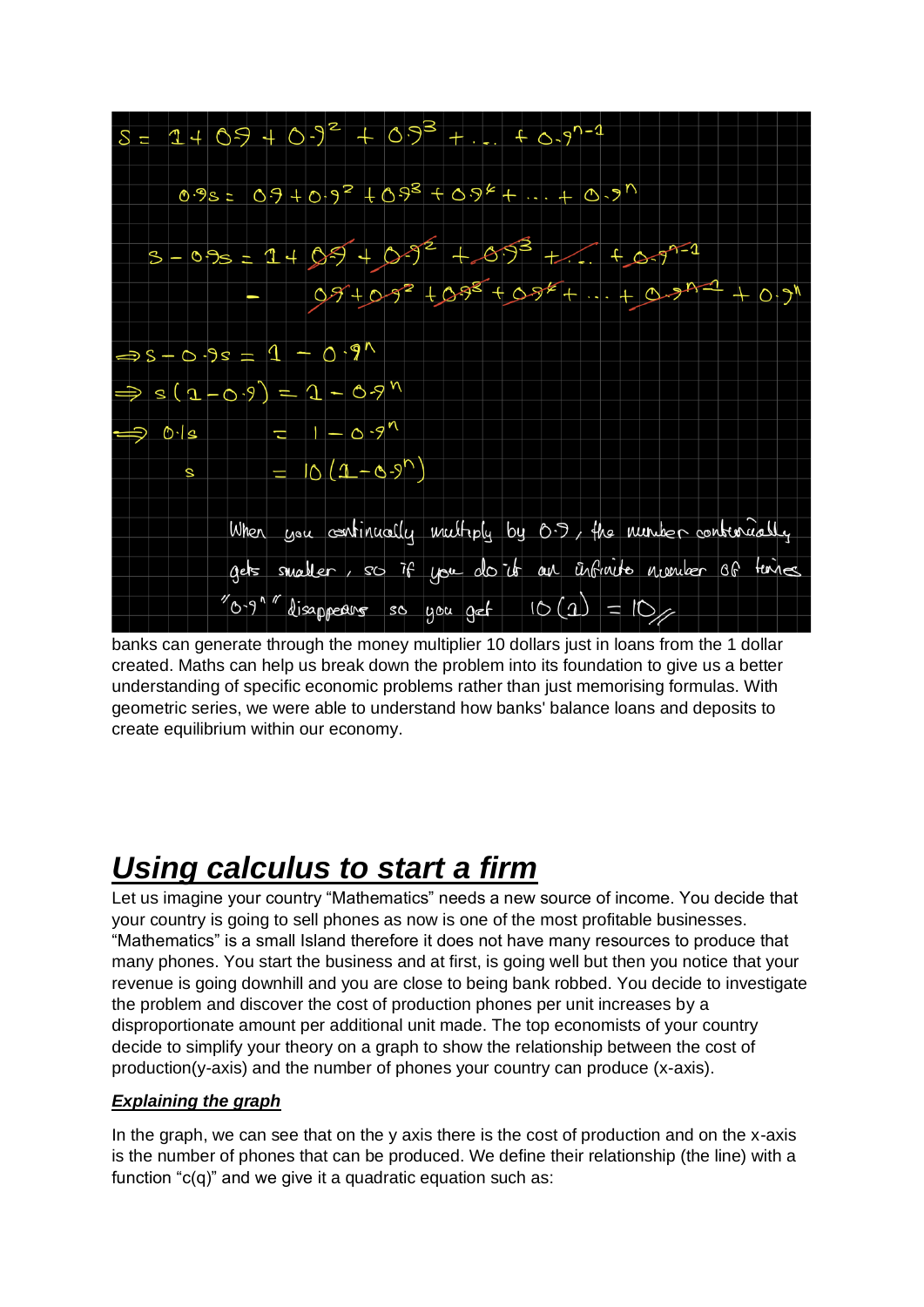$c(q) = x^2 + 2x + 17$ and then we draw a graph for it. In Economics we do not deal with such things as negative quantity or negative costs so we can use the graph at the point where both the y axis and x-axis are positive. (The diagram is obviously not accurate but is meant to put a point across) Then we highlight 3 specific coordinates of the graph A-B-C such as A= (100,75 000), B= (200,200 000), C= (250,325 000).



have our 3 points, we can investigate the problem even further. As you were confident about your theory you decide to prove it mathematically. To prove your theory, you need to find the % change of the cost of production per additional good created, in mathematical terms the change of the gradient from A to B compared to the change in a gradient from B to C to find the relationship between the cost of production and quantity. To prove our theory, we will increase the cost by 125 000£ each time from A to B and from B to C to make the experiment fair. To calculate the gradient, we will need Calculus. We start by differentiating

the function "c(q)" such as 
$$
C
$$

the function "c(q)" such as 
$$
c(q) = x^2 + 2x + 17
$$
 turns into then

$$
\frac{d}{dx} = 2x + 2
$$

 $2(100)+2$ 

we find the gradient by substituting the x coordinate to the equation such as

$$
=202 \frac{2(200) + 2}{2} = 402 \frac{2(250) + 2}{2} = 502
$$

Then we collect the gradients=M such as MA=202, MB=402, MC=502 then we calculate the

% change from MA to MB  $\frac{402 - 202}{202} \cdot 100$  =99%(3sf) and then from MB to MC  $502 - 402$  $\cdot$ 100 402

=24.9%(3sf) we compare our two answers we can see that the % change decreases from 99% to a staggering 24% this demonstrates that as the cost of